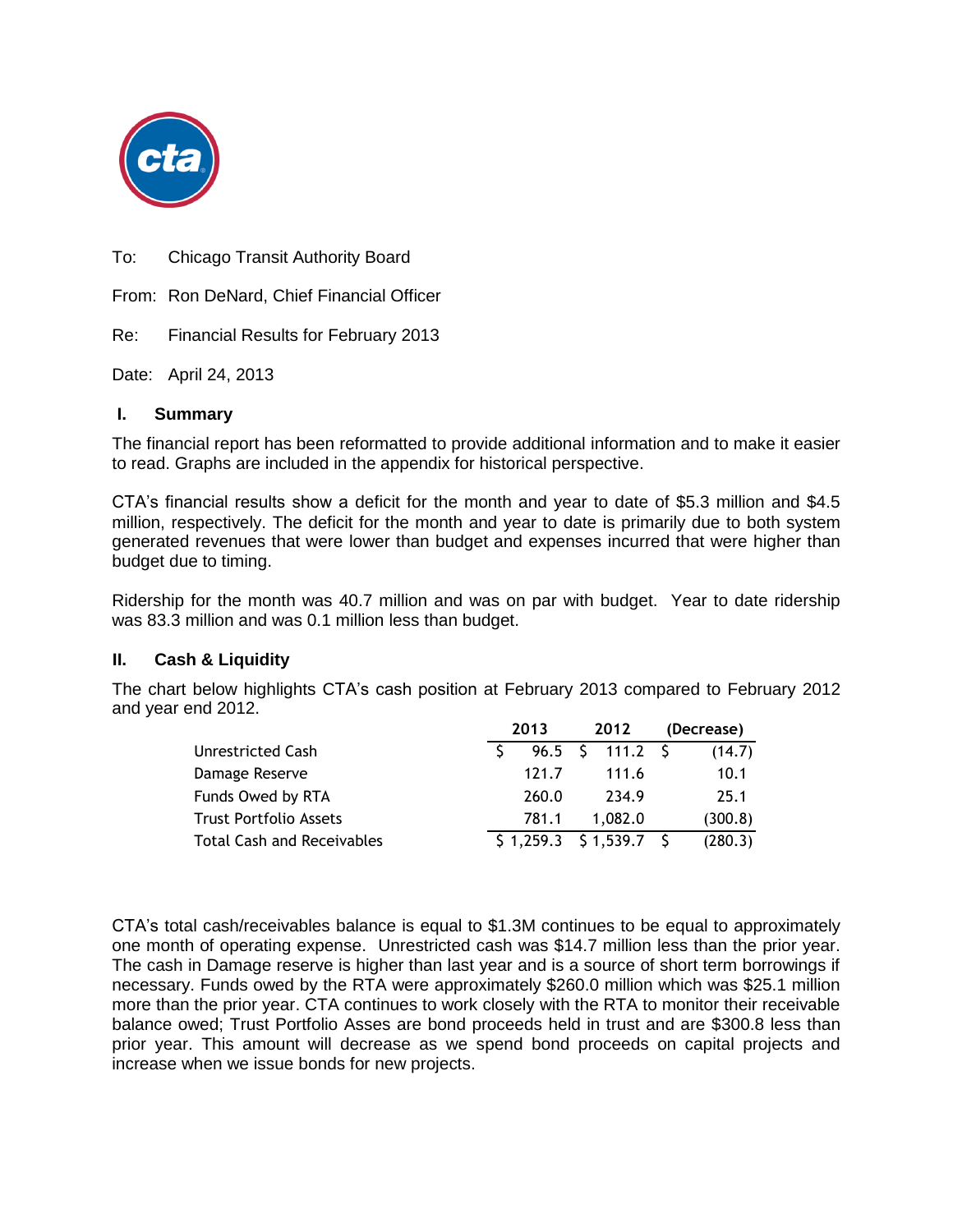### **III. Ridership**

|                        | Current Month |                    |                 | Year to Date      |                   |                 |  |
|------------------------|---------------|--------------------|-----------------|-------------------|-------------------|-----------------|--|
|                        |               | <b>Variance to</b> | Variance to     |                   | Variance to       | Variance to     |  |
|                        | Actual        | <b>Budget</b>      | Prior Year      | <b>Actual YTD</b> | <b>Budget</b>     | Prior Year      |  |
| Category               | Feb13         | Feb <sub>13</sub>  | Feb13 vs. Feb12 | Feb <sub>13</sub> | Feb <sub>13</sub> | Feb13 vs. Feb12 |  |
| <b>Total Ridership</b> | 40.724.0      | 24.0               | (3,056.0)       | 83.294.0          | (148.0)           | (2,927.0)       |  |

- Ridership for the month of February was 40.7 million and was on par with budget but was 3.1 million less than prior year. Calendar adjusted ridership was down 3.1% from prior year.
- Bus ridership for the month of February was 23.7 million, which was on par with budget and 2.2 million or 8.6% less than February 2012. The calendar adjusted bus ridership was down 4.9% from prior year.
- Rail ridership for February was 17.1 million, which was on par with budget and 0.8 million or 4.6% less than February 2012. Calendar adjusted rail ridership was down 0.6% from prior year.
- For the month of February 2013, average weekday ridership decreased 2.46% from February 2012, average Saturday ridership decreased 6.07% and average Sunday ridership decreased 6.73%.

|                               |                             | <b>Current Month</b>                  |                                              | Year to Date    |                                       |                                              |  |
|-------------------------------|-----------------------------|---------------------------------------|----------------------------------------------|-----------------|---------------------------------------|----------------------------------------------|--|
| Category                      | Actual<br>Feb <sub>13</sub> | Variance to<br><b>Budget</b><br>Feb13 | Variance to<br>Prior Year<br>Feb13 vs. Feb12 | Actual<br>Feb13 | Variance to<br><b>Budget</b><br>Feb13 | Variance to<br>Prior Year<br>Feb13 vs. Feb12 |  |
| <b>Bus</b>                    | 23.654.0                    | (60.0)                                | (2, 238.0)                                   | 48,331.0        | (477.0)                               | (2,240.0)                                    |  |
| Rail                          | 14,034.0                    | 8.0                                   | (737.0)                                      | 28,792.0        | 188.0                                 | (645.0)                                      |  |
| <b>Rail to Rail Transfers</b> | 3,037.0                     | 76.0                                  | (81.0)                                       | 6,171.0         | 142.0                                 | (43.0)                                       |  |

- Ridership for the year to date was 83.3 million and was 0.1 million less than budget and 2.9 million less than prior year. Calendar adjusted ridership is down 2.5% over the prior year to date.
- Bus ridership for the year to date was 48.3 million, which was 0.5 million or 1.0% less than budget and 2.2 million or 4.4% less than 2012. Calendar adjusted bus ridership is down 3.6% over the prior year to date.
- Rail ridership for the year to date was 35.0 million which was 0.3 million more than budget and 0.7 million or 1.9% less than 2012. Calendar adjusted rail ridership is down 1.1% over the prior year to date.
- For the full year of 2013, average weekday ridership decreased 2.19% from 2012, average Saturday ridership decreased 3.48% and average Sunday ridership decreased 6.00%.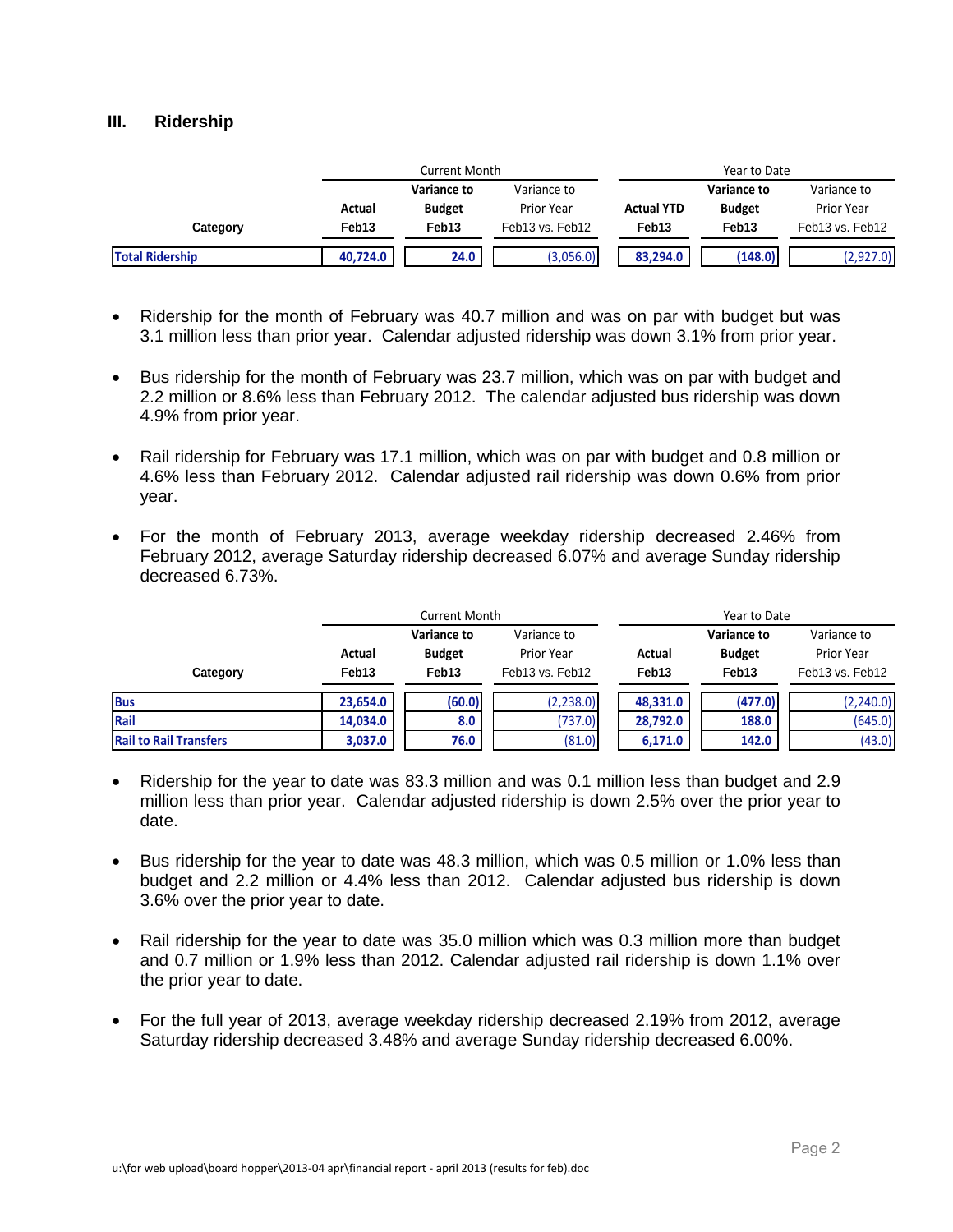Free rides totaled 4.9 million for the month 10.1 million for the year. This was 0.2 million less than February 2012 and 0.1 million more for the year to date. Free rides for seniors went into effect on March 17, 2008. In September 2011, the free ride program for seniors was modified to subject the participants to a means test. Under the new program, seniors who do not qualify to ride free pay a reduced fare. The majority of free rides occurred on the bus system. Bus accounts for 4.0 million of the total free rides for the month while rail was 0.9 million.

## **IV. Revenue**

|                                       |           | Current Month              |                 | Year to Date      |                    |                 |  |
|---------------------------------------|-----------|----------------------------|-----------------|-------------------|--------------------|-----------------|--|
|                                       |           | Variance to<br>Variance to |                 |                   | <b>Variance to</b> | Variance to     |  |
|                                       | Actual    | <b>Budget</b>              | Prior Year      | Actual            | <b>Budget</b>      | Prior Year      |  |
| Category                              | Feb13     | Feb <sub>13</sub>          | Feb13 vs. Feb12 | Feb <sub>13</sub> | Feb <sub>13</sub>  | Feb13 vs. Feb12 |  |
| <b>Total System Generated Revenue</b> | 349.850.0 | (4.342.0)                  | (3,495.0)       | \$102,687.0       | (2.827.0)          | (105.0)         |  |

 System-Generated Revenue was \$49.9 million for the month and was \$4.3 million less than budget for the month. Year to date System-Generated Revenue was \$102.7 million and was \$2.8 million less than budget. The unfavorable variance for the year to date was primarily due to lower than anticipated farebox, pass and other revenue.

|                                |                   | <b>Variance to</b> | Variance to       |                   | <b>Variance to</b> | Variance to       |  |
|--------------------------------|-------------------|--------------------|-------------------|-------------------|--------------------|-------------------|--|
|                                | Actual            | <b>Budget</b>      | <b>Prior Year</b> | Actual            | <b>Budget</b>      | <b>Prior Year</b> |  |
| Category                       | Feb <sub>13</sub> | Feb <sub>13</sub>  | Feb13 vs. Feb12   | Feb <sub>13</sub> | Feb13              | Feb13 vs. Feb12   |  |
| <b>Fare &amp; Pass Revenue</b> | \$42,658.0        | (3.523.0)          | (980.0)           | 87,940.0          | (2.940.0)          | 1,197.0           |  |

- Fare and pass revenue was \$42.7 million for the month and \$3.5 million less than budget. For the month, the average fare was \$1.05 and was \$0.09 less than budget. February was the first full month of the new fare structure. Customers were likely adjusting to the new prices. Preliminary March revenue results are higher than February and higher than prior year.
- Year to date fare and pass revenue was \$87.9 million and was \$2.9 million less than budget. The average fare for the year to date was \$1.06 per ride and was \$0.03 less than budget. Compared to the prior year to date, fare and pass revenue was \$1.2 million more than the 2012 year to date. The increase over the prior year to date was due to a higher average fare.

|                             |         | Current Month |                   |                   | Year to Date  |                 |
|-----------------------------|---------|---------------|-------------------|-------------------|---------------|-----------------|
|                             |         | Variance to   | Variance to       |                   | Variance to   | Variance to     |
|                             | Actual  | <b>Budget</b> | <b>Prior Year</b> | Actual            | <b>Budget</b> | Prior Year      |
| Category                    | Feb13   | Feb13         | Feb13 vs. Feb12   | Feb <sub>13</sub> | Feb13         | Feb13 vs. Feb12 |
| <b>Reduced Fare Subsidy</b> | 2,360.0 |               | 27.0              | 4.720.0           |               | 54.0            |

• Reduced Fare Subsidy was \$2.4 million for the month and was on par with budget. For the year to date the reduced fare subsidy was \$4.7 million and was on par with budget.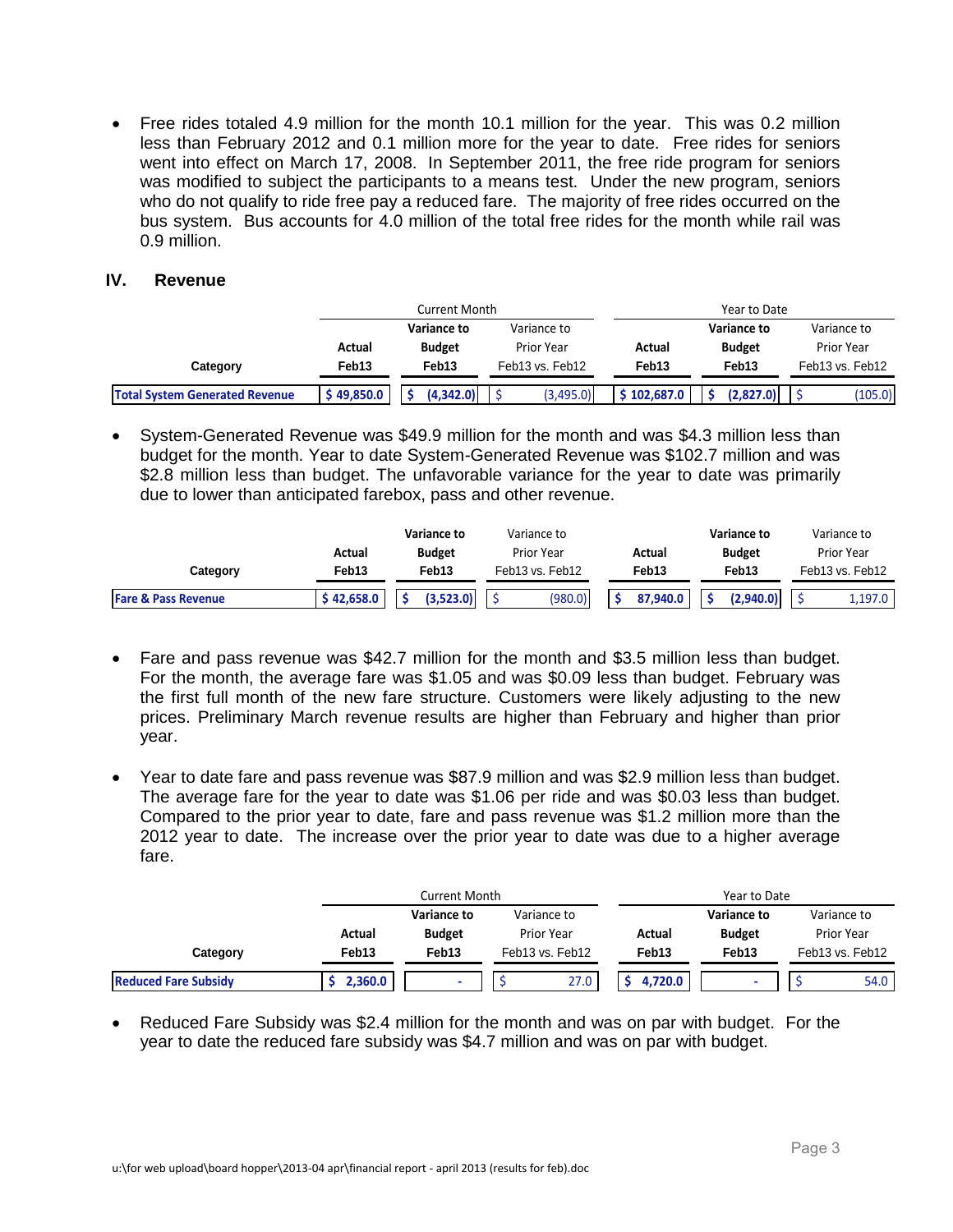|                                         |                   | <b>Variance to</b> | Variance to       |         | <b>Variance to</b> | Variance to       |
|-----------------------------------------|-------------------|--------------------|-------------------|---------|--------------------|-------------------|
|                                         | Actual            | <b>Budget</b>      | <b>Prior Year</b> | Actual  | <b>Budget</b>      | <b>Prior Year</b> |
| Category                                | Feb <sub>13</sub> | Feb13              | Feb13 vs. Feb12   | Feb13   | Feb13              | Feb13 vs. Feb12   |
| <b>Advertising, Charter, Concession</b> | 2,162.0           | (215.0)            | 133.0             | 4,511.0 | 378.0              | 1,015.0           |

 Advertising, Charter and Concessions Revenue equaled \$2.2 million in February and \$4.5 million for the year. This was \$0.2 million less than budget for the month and was \$0.4 million more than budget for the year to date.

|                      |         | Current Month      |                 |         | Year to Date  |                 |
|----------------------|---------|--------------------|-----------------|---------|---------------|-----------------|
|                      |         | <b>Variance to</b> | Variance to     |         | Variance to   | Variance to     |
|                      | Actual  | <b>Budget</b>      | Prior Year      | Actual  | <b>Budget</b> | Prior Year      |
| Category             | Feb13   | Feb13              | Feb13 vs. Feb12 | Feb13   | Feb13         | Feb13 vs. Feb12 |
| <b>Other Revenue</b> | 2,645.0 | (590.0)            | (2,656.0)       | 5,455.0 | (242.0)       | (2,346.0)       |

 All Other Revenue was \$2.6 million for the month and \$5.5 million for the year to date period. This was \$0.6 million less than budget for the month and was \$0.2 million less than budget for the year to date period due to corporate sponsorship revenue anticipated in the budget but not yet realized. The revenue is unfavorable to prior year due to a higher amount of 2012 primarily due to a security grant.

## **V. Expenses**

|                                 | Current Month |                            |                                    |  |           | Year to Date                           |           |             |                 |             |             |
|---------------------------------|---------------|----------------------------|------------------------------------|--|-----------|----------------------------------------|-----------|-------------|-----------------|-------------|-------------|
|                                 |               | Variance to<br>Variance to |                                    |  |           |                                        |           | Variance to |                 | Variance to |             |
|                                 | Actual        |                            | <b>Budget</b><br><b>Prior Year</b> |  |           | Actual<br><b>Budget</b>                |           |             |                 | Prior Year  |             |
| Category                        | Feb13         |                            | Feb13<br>Feb13 vs. Feb12           |  |           | Feb <sub>13</sub><br>Feb <sub>13</sub> |           |             | Feb13 vs. Feb12 |             |             |
| <b>Total Operating Expenses</b> | 107,065.0     |                            | (980.0)                            |  | (1,439.0) |                                        | 225.649.0 |             | (1.626.0)       |             | (12, 877.0) |

 Operating Expenses for the month and year equaled \$107.1 million and \$225.6 million, respectively. For the month, operating expenses were \$1.0 million more than budget, primarily due to labor expense. For the year to date period, operating expenses were \$1.6 million more than budget due to labor and materials expenses. This is a timing issue. Expenses will be re-classed to capital when applicable grant revenue is received. Expenses in 2013 are higher than 2012 due to elimination of pension bond debt reserve in 2012 that lowered 2012 expenses.

|          |          | Current Month              |                   | Year to Date |                    |                 |  |
|----------|----------|----------------------------|-------------------|--------------|--------------------|-----------------|--|
|          |          | Variance to<br>Variance to |                   |              | <b>Variance to</b> | Variance to     |  |
|          | Actual   | <b>Budget</b>              | <b>Prior Year</b> | Actual       | <b>Budget</b>      | Prior Year      |  |
| Category | Feb13    | Feb <sub>13</sub>          | Feb13 vs. Feb12   | Feb13        | Feb <sub>13</sub>  | Feb13 vs. Feb12 |  |
| Labor    | 74.864.0 | (3.972.0)                  | (651.0)           | 156.227.0    | (3.996.0)          | (5,733.0)       |  |

• Labor Expense was \$74.9 million for the month of February and was \$4.0 million more than budget. Labor expense year to date equaled \$156.2 million and was unfavorable to budget by \$4.0 million. The unfavorable variance in labor for the month and year is due to timing of the receipt of grant funds for infrastructure work and vehicle maintenance starting early and being charged to operating expense. The expenses will be re-classed to capital when the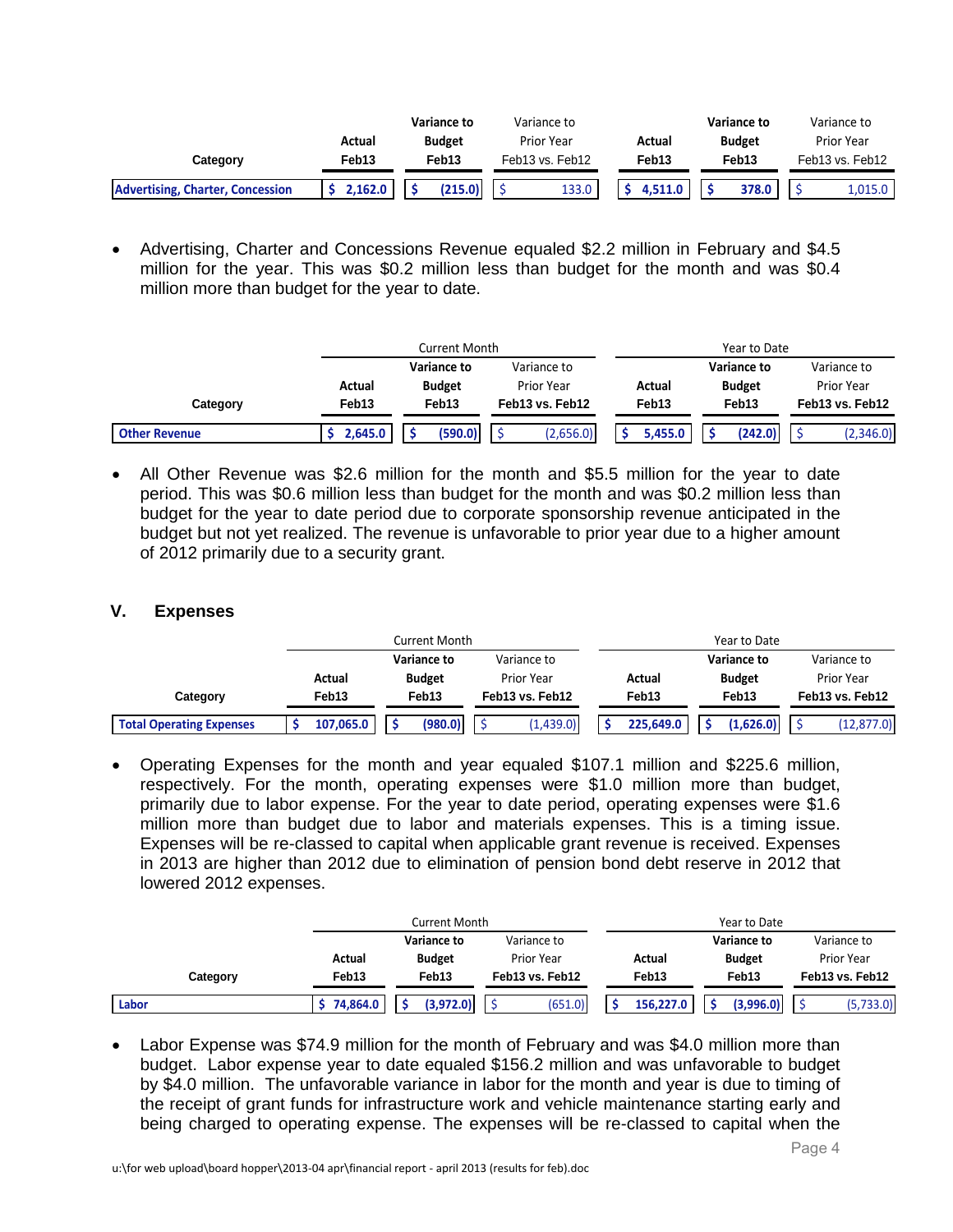grant money is received in April. Also training expense for new hires is higher due to timing, and overtime is higher due to weather. Labor is higher than prior year due salary increases in the fringe rate, the hiring of the customer service assistant program and primarily the expenses that will be re-classed.

|                 |         | <b>Current Month</b>       |                   |                   | Year to Date  |                 |
|-----------------|---------|----------------------------|-------------------|-------------------|---------------|-----------------|
|                 |         | Variance to<br>Variance to |                   |                   | Variance to   | Variance to     |
|                 | Actual  | <b>Budget</b>              | <b>Prior Year</b> | Actual            | <b>Budget</b> | Prior Year      |
| Category        | Feb13   | Feb13                      | Feb13 vs. Feb12   | Feb <sub>13</sub> | Feb13         | Feb13 vs. Feb12 |
| <b>Material</b> | 5,682.0 | (372.0)                    | 345.0             | 12.944.0          | (1.950.0)     | (645.0)         |

 Material Expense was \$5.7 million for the month and was over budget by \$0.4 million. Material expense for the year to date equaled \$12.9 million and was \$1.9 million over budget due to a delay in charges to capital projects and unexpected charges due to weather related issues.

|             |         | Current Month              |                   |         | Year to Date  |                   |
|-------------|---------|----------------------------|-------------------|---------|---------------|-------------------|
|             |         | Variance to<br>Variance to |                   |         | Variance to   | Variance to       |
|             | Actual  | <b>Budget</b>              | <b>Prior Year</b> | Actual  | <b>Budget</b> | <b>Prior Year</b> |
| Category    | Feb13   | Feb13                      | Feb13 vs. Feb12   | Feb13   | Feb13         | Feb13 vs. Feb12   |
| <b>Fuel</b> | 5,352.0 | (271.0)                    | (702.0)           | 9.985.0 | 680.0         | (606.0)           |

 Fuel for Revenue Equipment was \$5.4 million for the month and was \$0.3 million more than budget for the month. Fuel expense was \$10.0 million for the year to date and was \$0.7 million less than budget.

|              |                   | Current Month      |                 | Year to Date      |                            |                   |  |  |  |
|--------------|-------------------|--------------------|-----------------|-------------------|----------------------------|-------------------|--|--|--|
|              |                   | <b>Variance to</b> | Variance to     |                   | Variance to<br>Variance to |                   |  |  |  |
|              | Actual            | <b>Budget</b>      | Prior Year      | Actual            | <b>Budget</b>              | <b>Prior Year</b> |  |  |  |
| Category     | Feb <sub>13</sub> | Feb13              | Feb13 vs. Feb12 | Feb <sub>13</sub> | Feb13                      | Feb13 vs. Feb12   |  |  |  |
| <b>Power</b> | 1,709.0           | 72.0               | 521.0           | 3.672.0           | 74.0                       | 1,568.0           |  |  |  |

 Electric Power for Revenue Equipment was \$1.7 million for the month and \$3.7 million for the year. Power expense was \$0.1 million less than budget for the month and year to date.

|                                         |        | Current Month |               |  |                   | Year to Date |                   |         |               |  |                   |         |
|-----------------------------------------|--------|---------------|---------------|--|-------------------|--------------|-------------------|---------|---------------|--|-------------------|---------|
|                                         |        |               | Variance to   |  | Variance to       |              |                   |         | Variance to   |  | Variance to       |         |
|                                         | Actual |               | <b>Budget</b> |  | <b>Prior Year</b> |              | Actual            |         | <b>Budget</b> |  | <b>Prior Year</b> |         |
| Category                                | Feb13  |               | Feb13         |  | Feb13 vs. Feb12   |              | Feb <sub>13</sub> |         | Feb13         |  | Feb13 vs. Feb12   |         |
| <b>Provision Injuries &amp; Damages</b> |        | 983.0         |               |  |                   | 1,617.0      |                   | 1.965.0 |               |  |                   | 3,235.0 |

• Provision for Injuries and Damages Expense was \$1.0 million for the month and \$2.0 million for the year to date and was on par with budget.